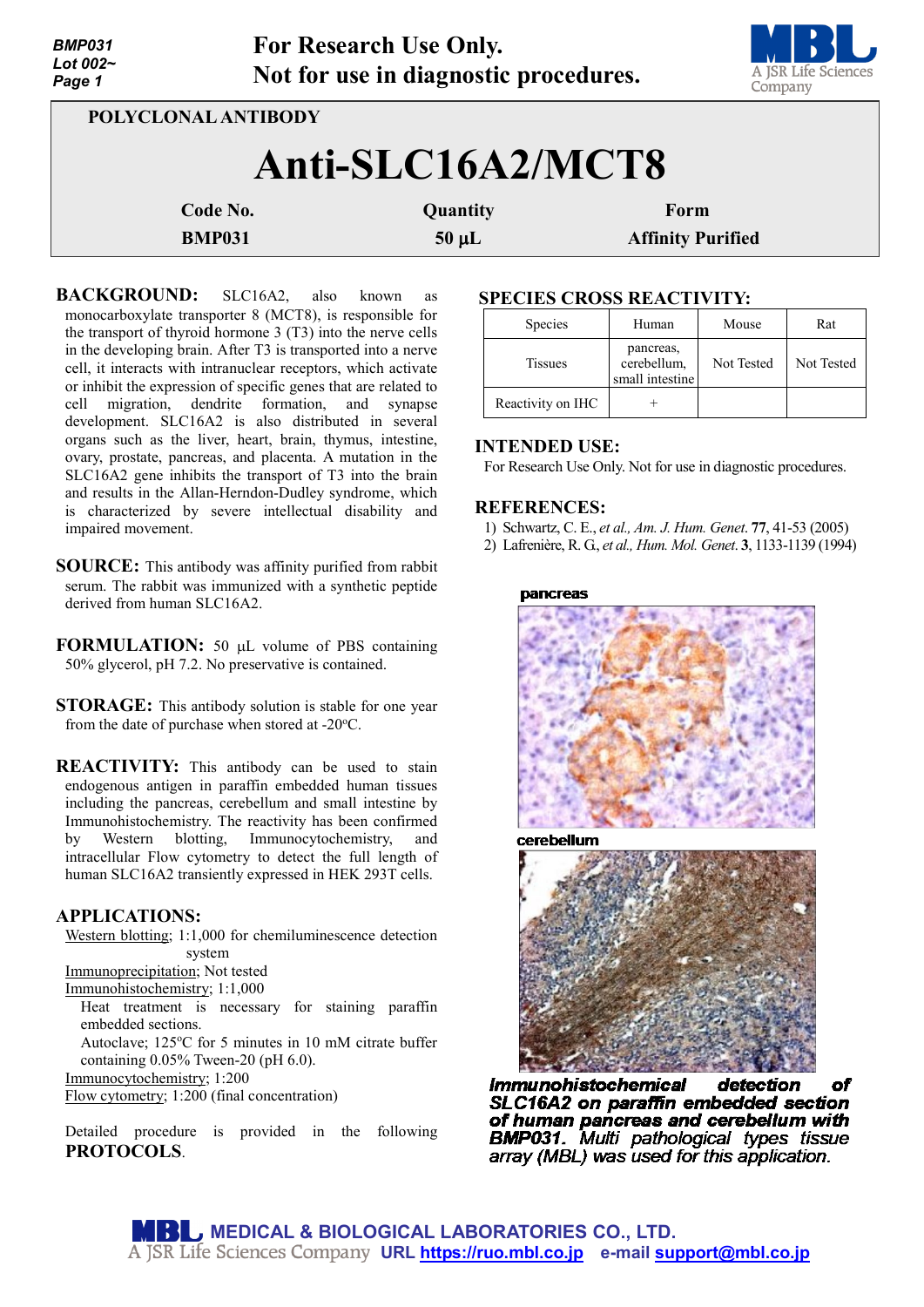The descriptions of the following protocols are examples. Each user should determine the appropriate condition.

# **PROTOCOLS:**

### **Immunohistochemical staining for paraffin-embedded sections**

- 1) Deparaffinize the sections with Xylene 3 times for 3-5 minutes each.
- 2) Wash the slides with Ethanol 3 times for 3-5 minutes each.
- 3) Wash the slides with PBS 3 times for 3-5 minutes each.
- 4) Heat treatment
	- Heat treatment by Autoclave:

Heat the slides immersed in retrieval solution [10 mM citrate buffer containing 0.05% Tween-20 (pH 6.0)] at 125°C for 5 minutes in pressure boiler. After boiling, the slides should remain in the pressure boiler until the temperature is cooled down to 80°C. Let the immersed slides further cool down at room temperature for 40 minutes.

- 5) Remove the slides from the retrieval solution and cover each section with  $3\%$  H<sub>2</sub>O<sub>2</sub> for 10 minutes at room temperature to block endogenous peroxidase activity. Wash 3 times in PBS for 5 minutes each.
- 6) Remove the slides from PBS, wipe gently around each section and cover tissues with 5% FCS in PBS for 30 minutes at room temperature to block non-specific staining. Do not wash.
- 7) Tip off the blocking buffer, wipe gently around each section and cover tissues with primary antibody diluted with PBS containing 5% FCS as suggested in the **APPLICATIONS**.

**Note:** It is essential for every laboratory to determine the optional titers of the primary antibody to obtain the best result.

- 8) Incubate the sections for 2 hours at room temperature.
- 9) Wash the slides 3 times in PBS for 5 minutes each.
- 10) Wipe gently around each section and cover tissues with ENVISION/HRP polymer reagent (DAKO; code no. K1491). Incubate for 15 minutes at room temperature. Wash as in step 9).
- 11) Visualize by reacting for 5 minutes with DAB substrate solution (DAKO; code no. K3465). \*DAB is a suspect carcinogen and must be handled with care. Always wear gloves.
- 12) Wash the slides in water for 5 minutes.
- 13) Counter stain in hematoxylin for 1 minute, wash the slides 3 times in water for 5 minutes each, and then immerse the slides in PBS for 5 minutes. Dehydrate by immersing in Ethanol 3 times for 3 minutes each, followed by immersing in Xylene 3 times for 3 minutes each.
- 14) Now ready for mounting.

(Positive controls for Immunohistochemistry; pancreas, cerebellum, small intestine)

# **SDS-PAGE & Western Blotting**

1) Wash cells (approximately  $2 \times 10^6$  cells) 3 times with PBS and suspend with 100 µL of cold Lysis buffer (10 mM Tris-HCl pH 7.5, 150 mM NaCl, 1% Triton X-100, 1%

Sodium deoxycholate, 0.1% SDS) containing protease inhibitors at appropriate concentrations. Incubate it at 4°C with rotating for 30 minutes; thereafter, briefly sonicate the mixture (up to 10 seconds).

- 2) Centrifuge the tube at  $12,000 \times g$  for 10 minutes at  $4^{\circ}$ C and transfer the supernatant to another fresh tube.
- 3) Mix the sample with equal volume of Laemmli's sample buffer.
- 4) Incubate the samples for 1 hour at  $37^{\circ}$ C and centrifuge at 10,000 x g for 5 minutes. Transfer the supernatant into a new tube. Load 10 µL of sample per lane on a 1-mm-thick SDS-polyacrylamide gel and carry out electrophoresis.
- 5) Blot the protein to a polyvinylidene difluoride (PVDF) membrane at 1 mA/cm<sup>2</sup> for 1 hour in a semi-dry transfer system (Transfer Buffer: 25 mM Tris, 190 mM glycine, 20% MeOH). See the manufacturer's manual for precise transfer procedure.
- 6) To reduce nonspecific binding, soak the membrane in 5% skimmed milk (in PBS, pH 7.2) for 2 hours at room temperature, or overnight at 4°C.
- 7) Incubate the membrane with primary antibody diluted with PBS, pH 7.2 containing 2% skimmed milk as suggested in the **APPLICATIONS** for 2 hours at room temperature. (The concentration of antibody will depend on the conditions.)
- 8) Wash the membrane with PBS-T [0.05% Tween-20 in PBS] (5 minutes x 3 times).
- 9) Incubate the membrane with the 1:2,000 HRP-conjugated anti-rabbit IgG (MBL; code no. 458) diluted with 2% skimmed milk (in PBS, pH 7.2) for 1 hour at room temperature.
- 10) Wash the membrane with PBS-T (10 minutes x 3 times).
- 11) Drain excess buffer on the membrane, then incubate it with appropriate chemiluminescence reagent for 1 minute.
- 12) Remove extra reagent from the membrane by dabbing with paper towel, and seal it in plastic wrap.
- 13) Expose and develop the film as usual. The condition for exposure and development may vary.



Western blot analysis of SLC16A2 expression in Myc-tagged SLC16A2 transfected 293T  $(2, 3)$  and parental cell<br>(1) using BMP031  $(1, 2)$  or anti-Myc-tag antibody (3, MBL; code no. M047-3).